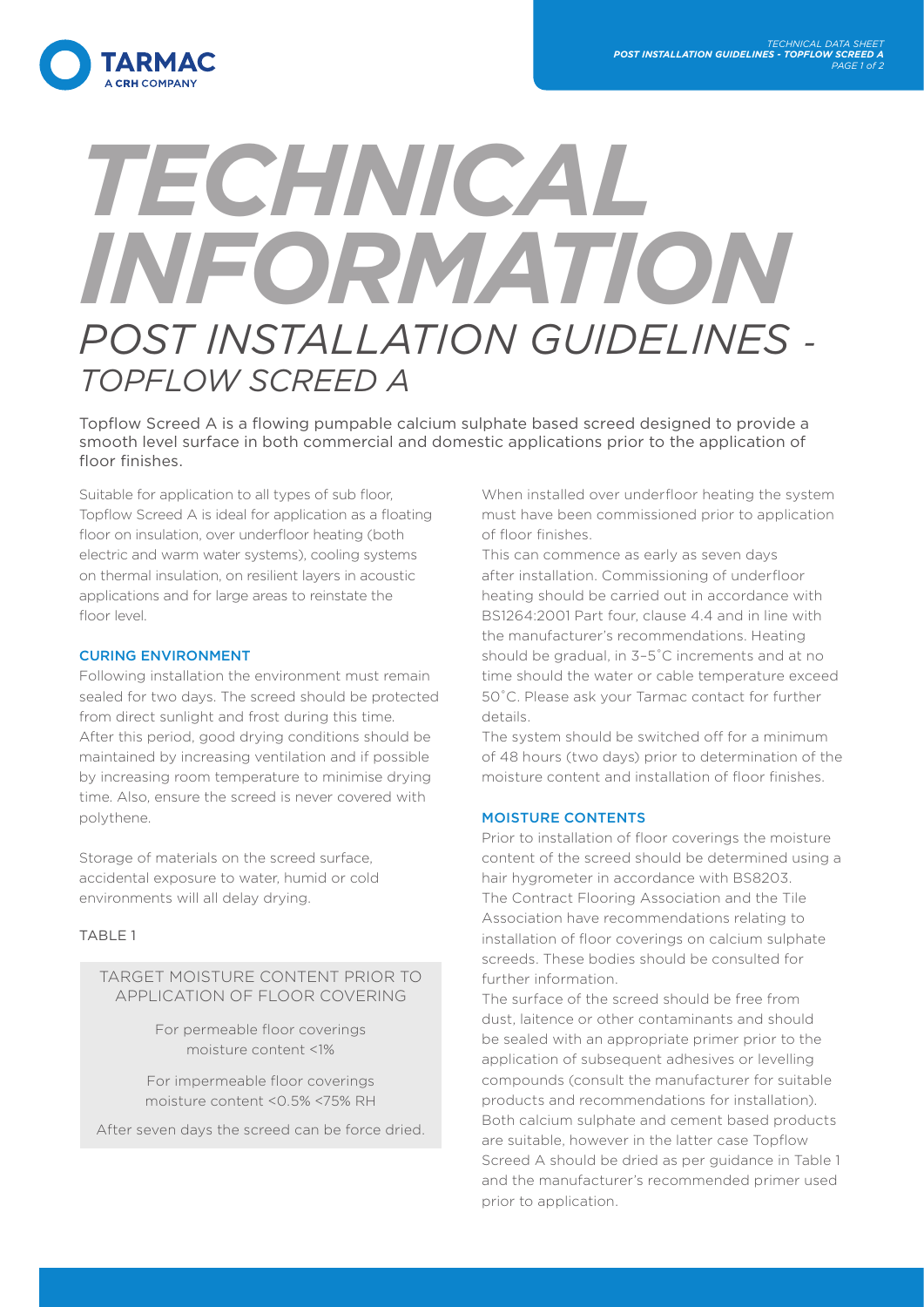From time to time we are asked about primers, sealers, tile adhesives, levelling compounds etc.

ΆΡΜΔΟ

Whilst Tarmac does not give warranties on products manufactured by other companies, we are aware of a number of manufacturers who have a range of products or systems, which are usable or compatible with Topflow Screed A.

Primers and sealers will usually be of the acrylic or epoxy type. In all cases, advice should be sought from the manufacturer.

Levelling compounds and tile adhesives, can be based on cement or calcium sulphate. Those products based on cement are usually part of a system which incorporates a sealer/primer designed to separate the cement from the calcium sulphate contained within Topflow Screed A.

Those levelling compounds based on calcium sulphate usually do not need a sealer, but will still require a primer in order to prevent the moisture being drawn into the screed from the levelling compound/tile adhesive too quickly (often referred to as 'suction').

Again, in all cases advice should be sought from the manufacturer.

It is the advice of Lafarge Tarmac that the use of anhydrite compatible products are better suited to use with Topflow Screed A.

Below is a manufacturer who has a range of products or systems which have been used successfully with Topflow Screed A.

## TOPFLOW SCREED A COMPATIBLE MATERIALS

AnhyPrime - Primer PrimePlus - Primer AnhyFix - Gypsum based rapid setting floor tile adhesive Anhylever - Self levelling floor compound Tilemaster Adhesives Limited Unit 4 Tomlinson Point, Tomlinson Road Leyland, Lancashire PR25 2DY tilemaster Tel: +44 (0)1772 456 831 **adhesives** Contact: Sales

## Anhydrite screed



Vinyl flooring, wood flooring and lino onto Tiling to Anhydrite screed using AnhyFix



• Anhydrite screed must be confirmed dry via consistent moisture readings before tiling commences. The residual moisture content must be less than 0.5% or 75% relative humidity (RH).

• As a guide for drying times, allow one day per mm up to an overall depth of 40mm and two days per mm for anything above 40mm.

• Remove any laitance from the surface mechanically and remove all dust by vacuum.

• Prime the surface with one coat of PrimePlus, diluted three parts water to one part PrimePlus.